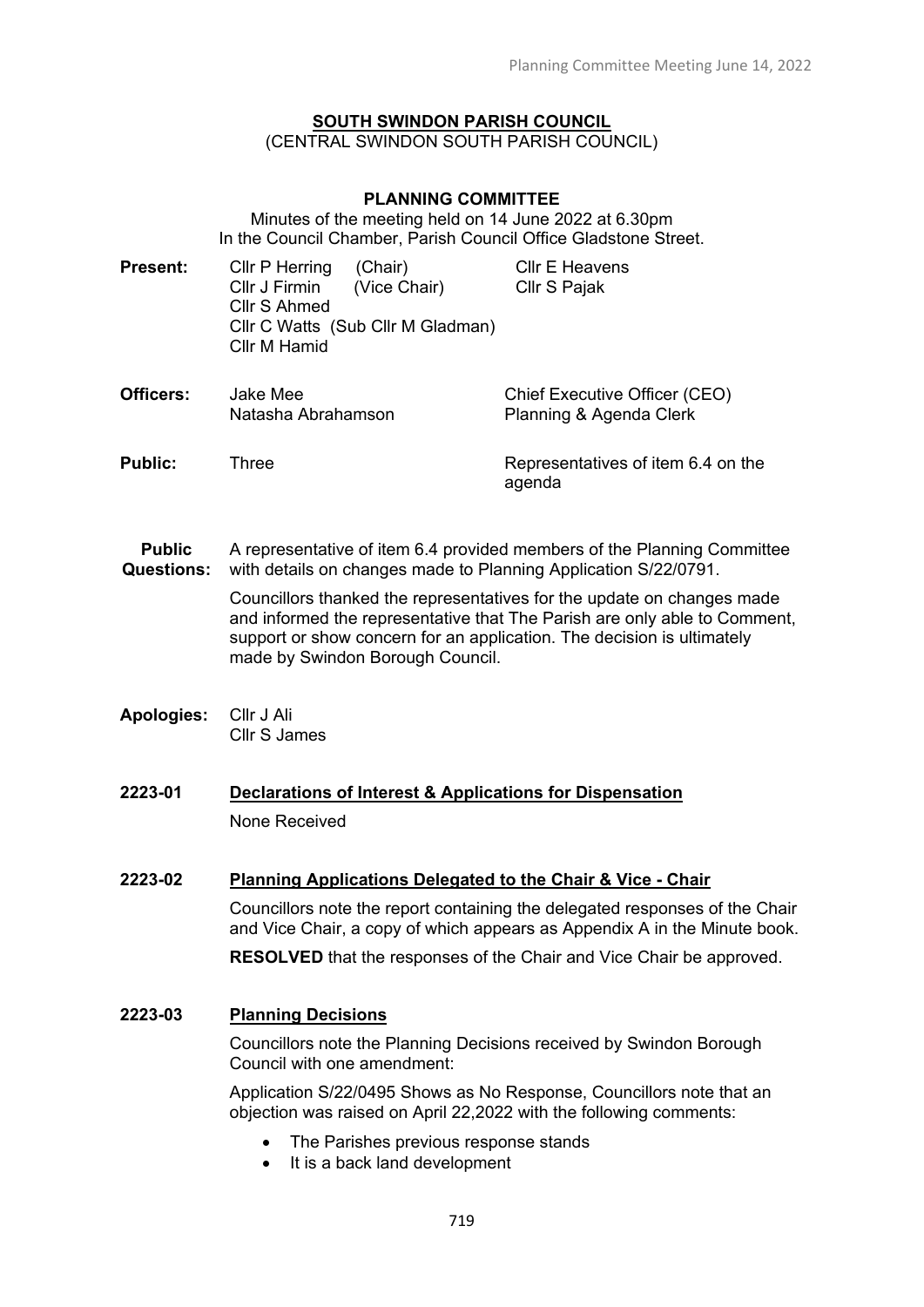- Access is only via an alleyway with potential safety issues of access of emergency vehicles and essential services
- Potential blocking of resident's access to their properties
- Resulting in the garden of existing 1 Turner Street being too small

# **2223-04 Planning Enforcement Consultation**

The Planning Enforcement Consultation Document was discussed. Members felt that there were a few key areas in which the Parish should respond.

**ACTION:** For the CEO to send the link to the consultation to Councillors to enable individual responses to this document.

**ACTION:** For the CEO to raise an email outlining the concerns raised.

### **Planning Applications to be examined**

| Change of use from Light Industrial<br>(Class E) to residential (ClassC3) and<br>erection of additional storey to form |
|------------------------------------------------------------------------------------------------------------------------|
| 13.no flats and associated works.                                                                                      |
|                                                                                                                        |

### **RESOLVED:** The Parish wishes to:

- Query the accessibility of the Cycle Storage
- Request the standard 'No Residential Parking Permits'
- Support the comments made by No.47 Radnor Street
- Reiterate our comments made previously regarding the bin storage as follows:
	- 1. Inadequate bike storage, which indicates bikes will be stored upright due to there being no manoeuvrability, in contravention of the Swindon Cycle Parking Standard SPD
- **2223-06 S/21/1839** 20 Fleet Street SN1 1RQ

Erection of an additional two storeys to rear and change of use from Public House (use class A4) to provide 34no. room co-living accommodation (sui generis) including alterations to windows & doors

**RESOLVED:** The Parish wishes to reiterate its previous comments made as follows:

- The main staircase has an entrance via the main lobby that only leads to the 2nd storey. All other stories are accessible via the back of the building and up a  $2<sup>nd</sup>$  staircase on the ground floor.
- No Lifts
- Not contributing to the local community or Town Centre
- Security issues for the individuals with 36 bedrooms sharing a communal space
- Not enough Kitchen areas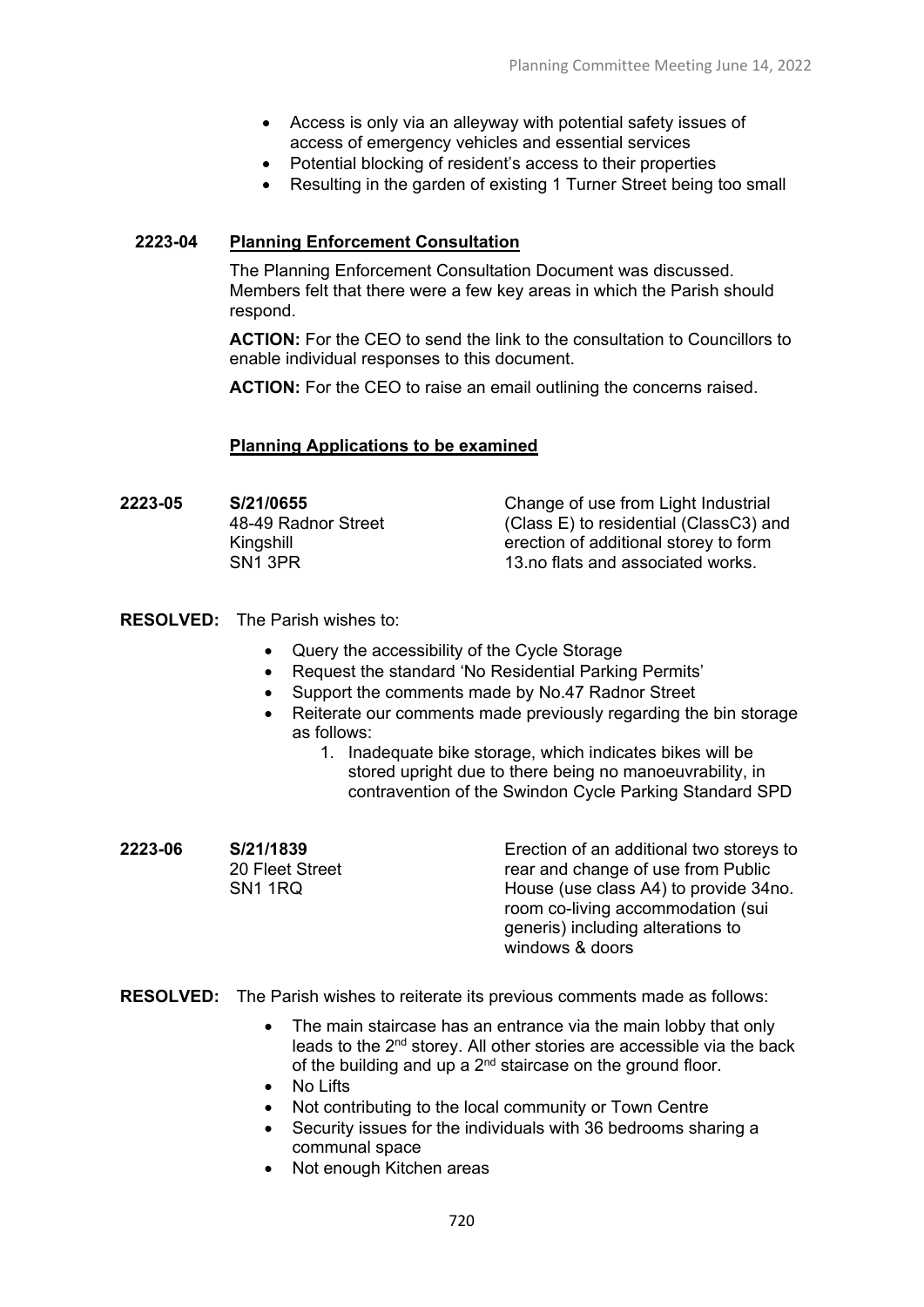- General overdevelopment
- No parking
- Overcrowding
- No outdoor amenity spaces

#### Comment

The Parish requests that it is ensured that the tribute to Queen Victoria, celebrating her 1989 coronation is to remain in place.

#### Request

The Parish requests that this application be called to the Swindon Borough Councils Planning Committee for discussion.

| 2223-07 | S/22/0822           |
|---------|---------------------|
|         | 26-27 Victoria Road |
|         | Old Town            |
|         | SN <sub>1</sub> 3AW |

Change of use from offices (Class E) to 2no (9bedroom) HMO's (Sui Generis) with rear extension and dormer windows to rear

- **RESOLVED:** The Parish Council wishes to object to this application on the following reasons:
	- Overdevelopment of an existing building
	- Bikes in bedrooms/hallways (breaching the parking standard guide and creating a greater Fire Hazard risk)
	- No room to access the Cycle storage via the car parking spaces
	- Bin storage located at the back of the property, but the collection point is at the front.
	- It remains Central South Swindon Parish Council's Policy to object to additional House of Multiple Occupation applications within the Central and Eastcott wards as the nominal threshold has been reached and it is deemed that they have a detrimental effect on services, space, and quality in the area.

### Request

The Parish requests that this application be called to the Swindon Borough Councils Planning Committee for discussion.

Erection of 1.No dwelling

- **2223-08 S/22/0791** Newland House, 86 Bowood Road, Kingshill SN1 4LR
- **RESOLVED:** The Parish wishes to support this application in light of the amendments/alterations that have been made.

The Meeting Closed at: 19.20 Signed……………………………..